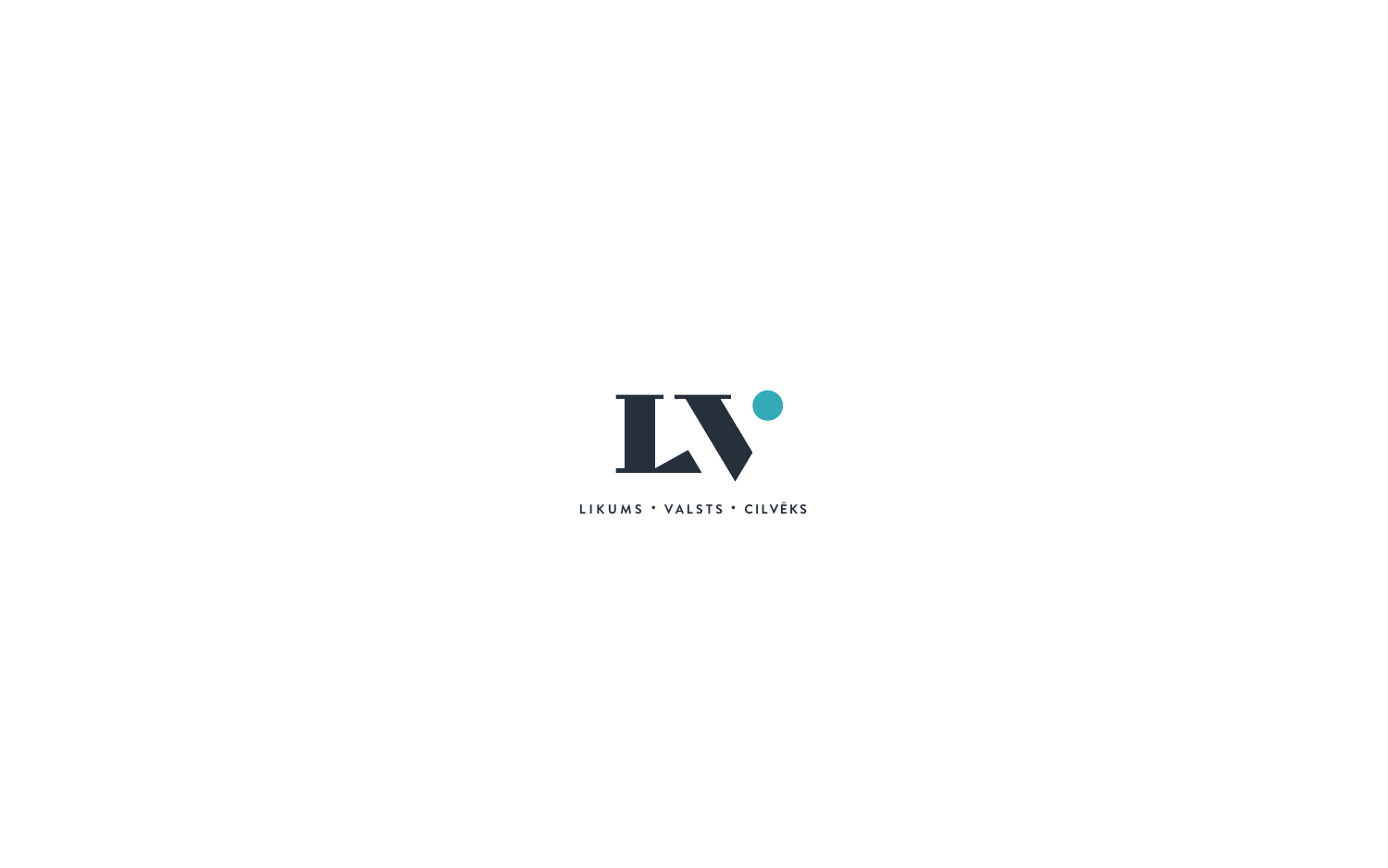#### **LV PORTĀLA LOGO SPECIFIKĀCIJA**

2016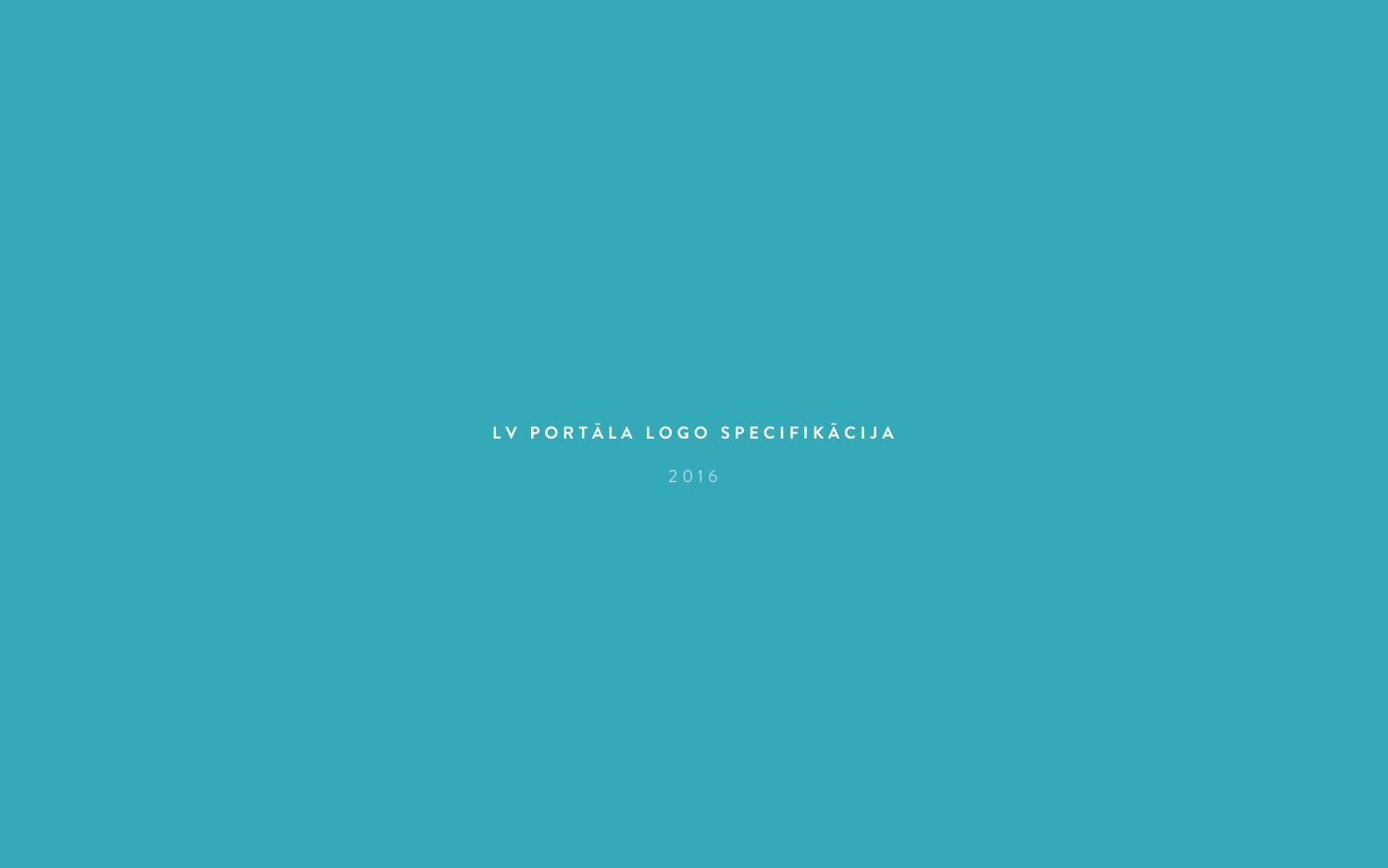## konstrukcija

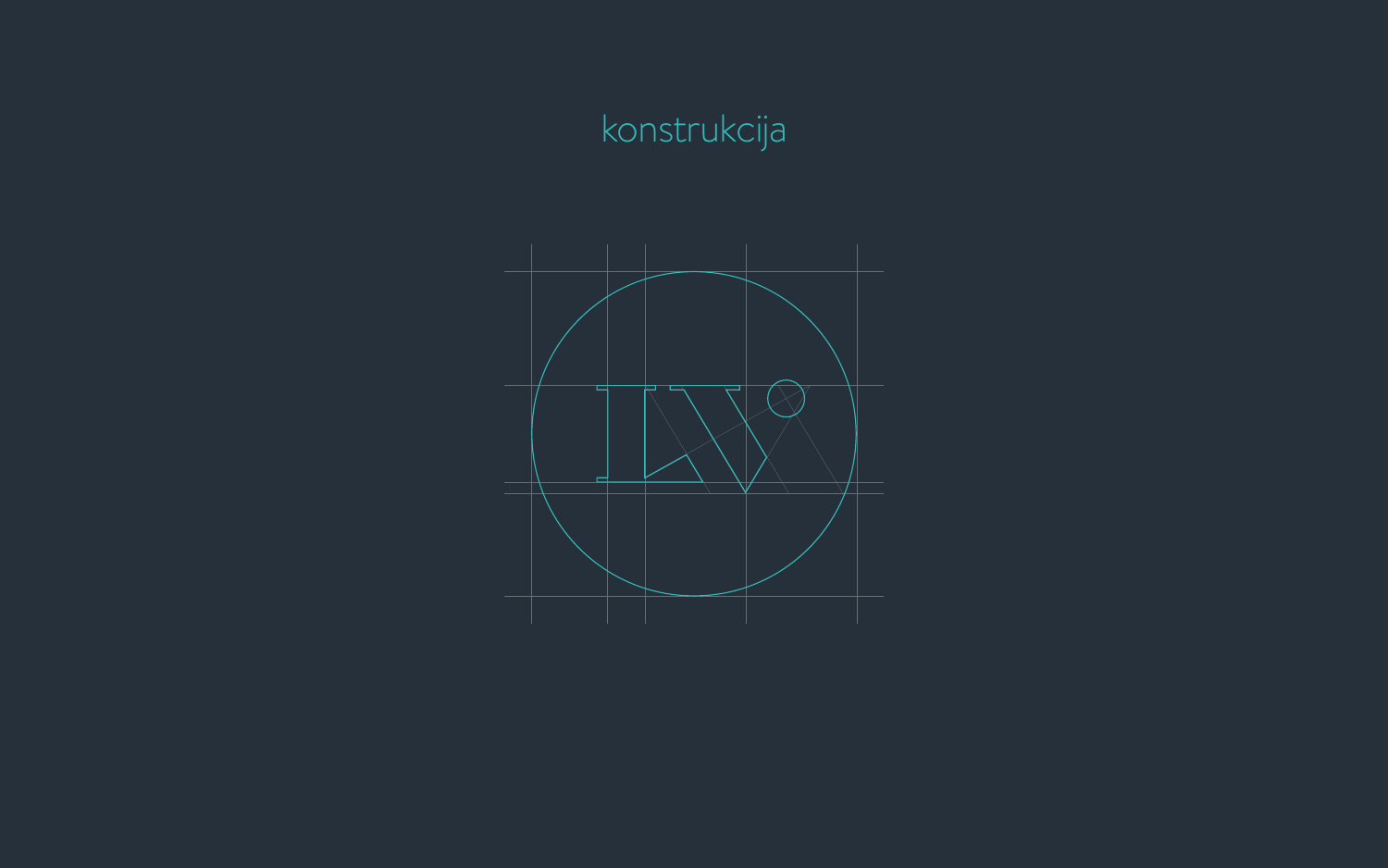#### krāsas

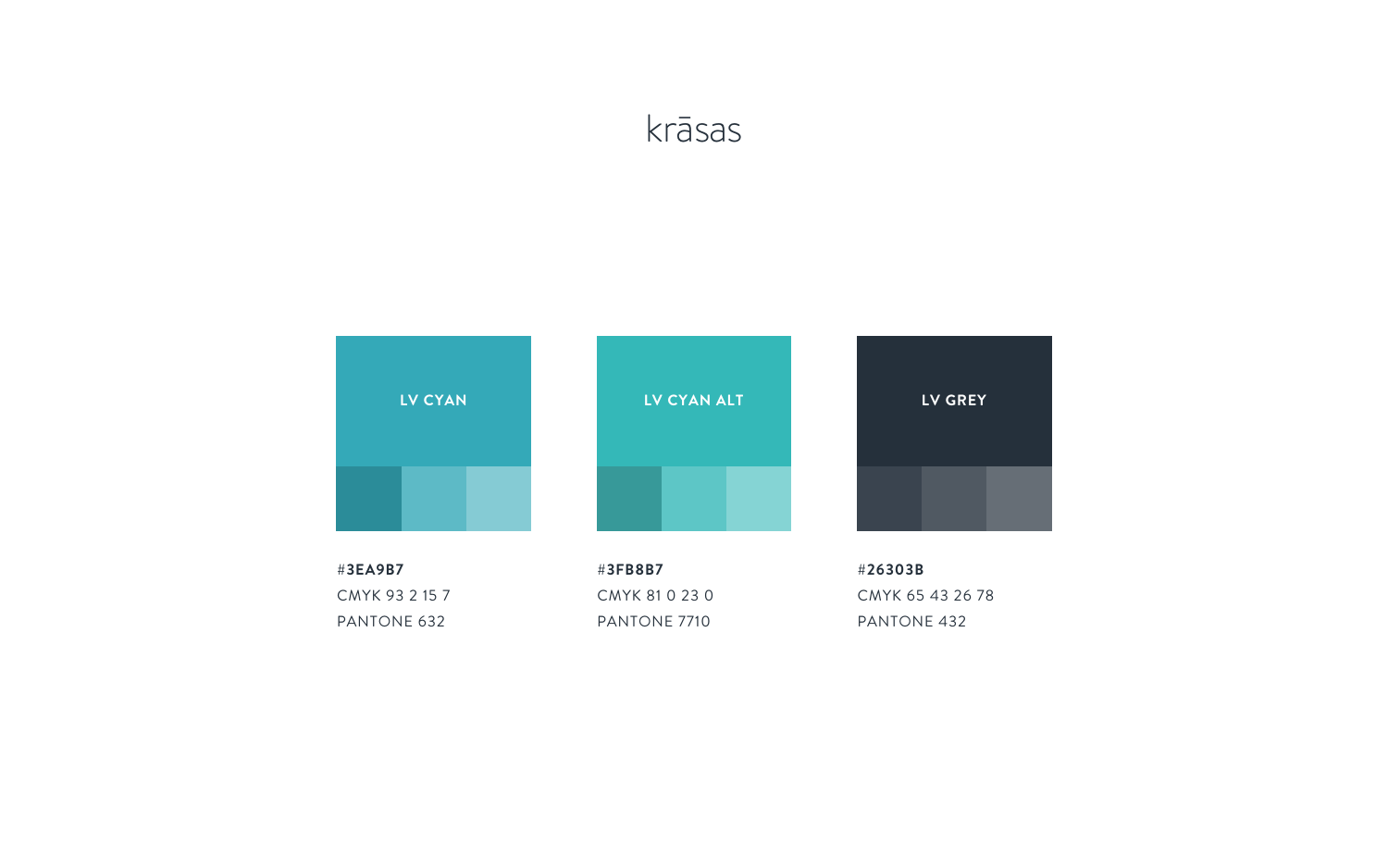monogramma











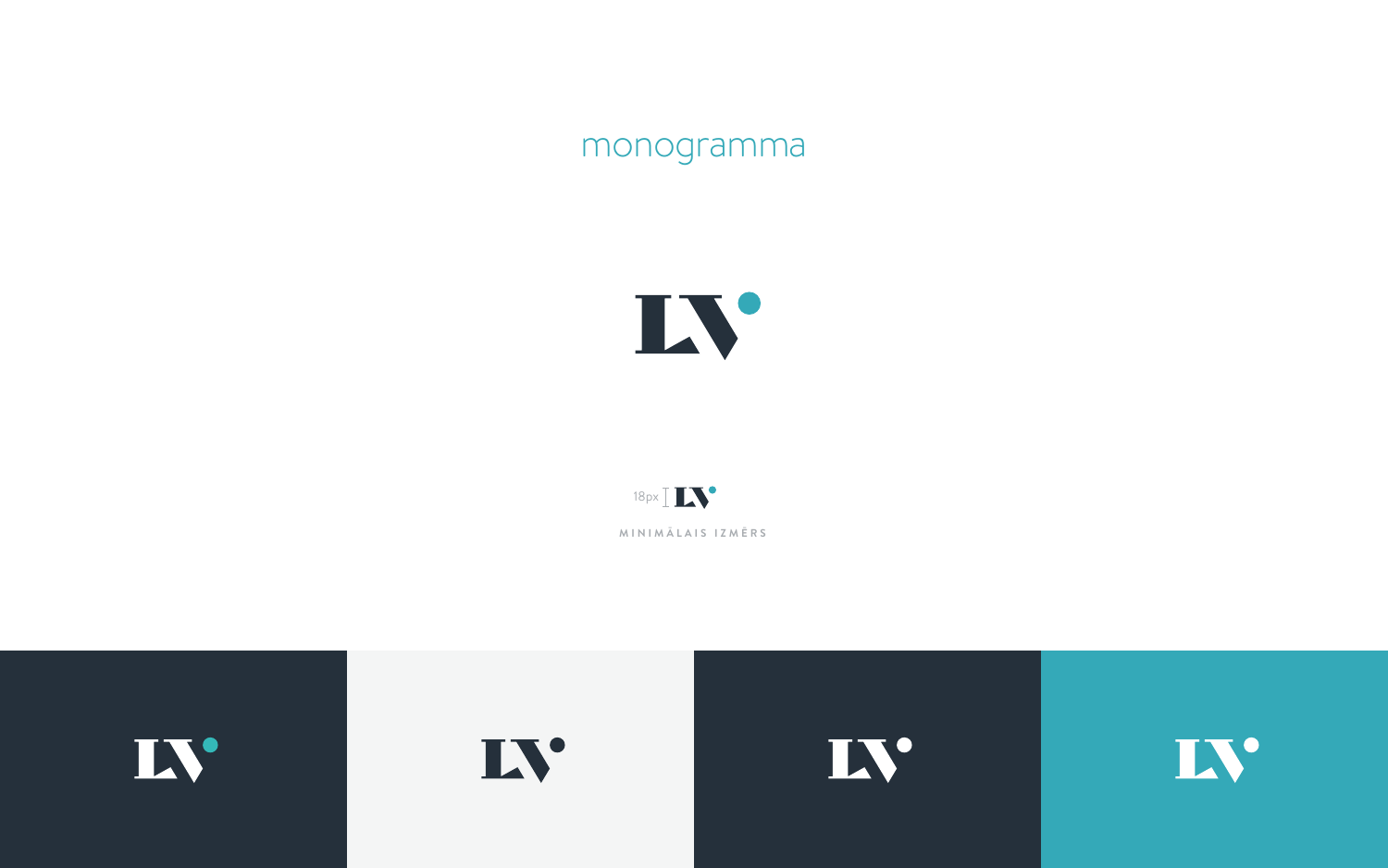

#### monogramma aplī





MINIMĀLAIS IZMĒRS



IN









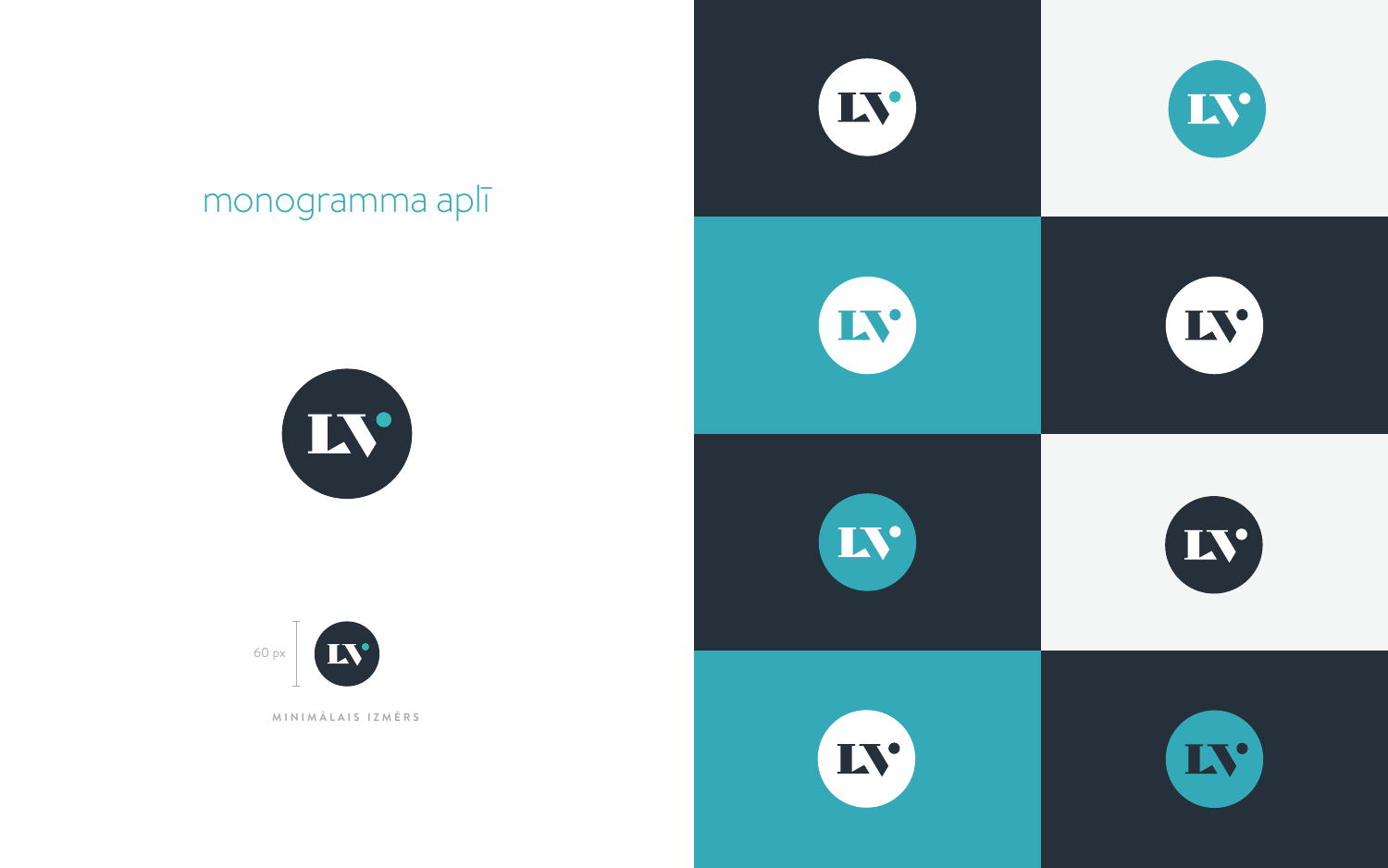- 1 Nestaipi zīmi un nemaini tās konstrukciju
- 2 Negrozi zīmi
- 3 Nekrāso apli neparedzētajās krāsās
- 4 Nekrāso monogrammu neparedzētajās krāsās
- 5 Nepapildini zīmi ar specefektiem
- 6 Nepapildini zīmi ar citiem elementiem
- 7 Neizmanto zīmes kontūras
- 8 Neizmanto monogrammu uz neparedzētas krāsas fona



#### nekādā gadījumā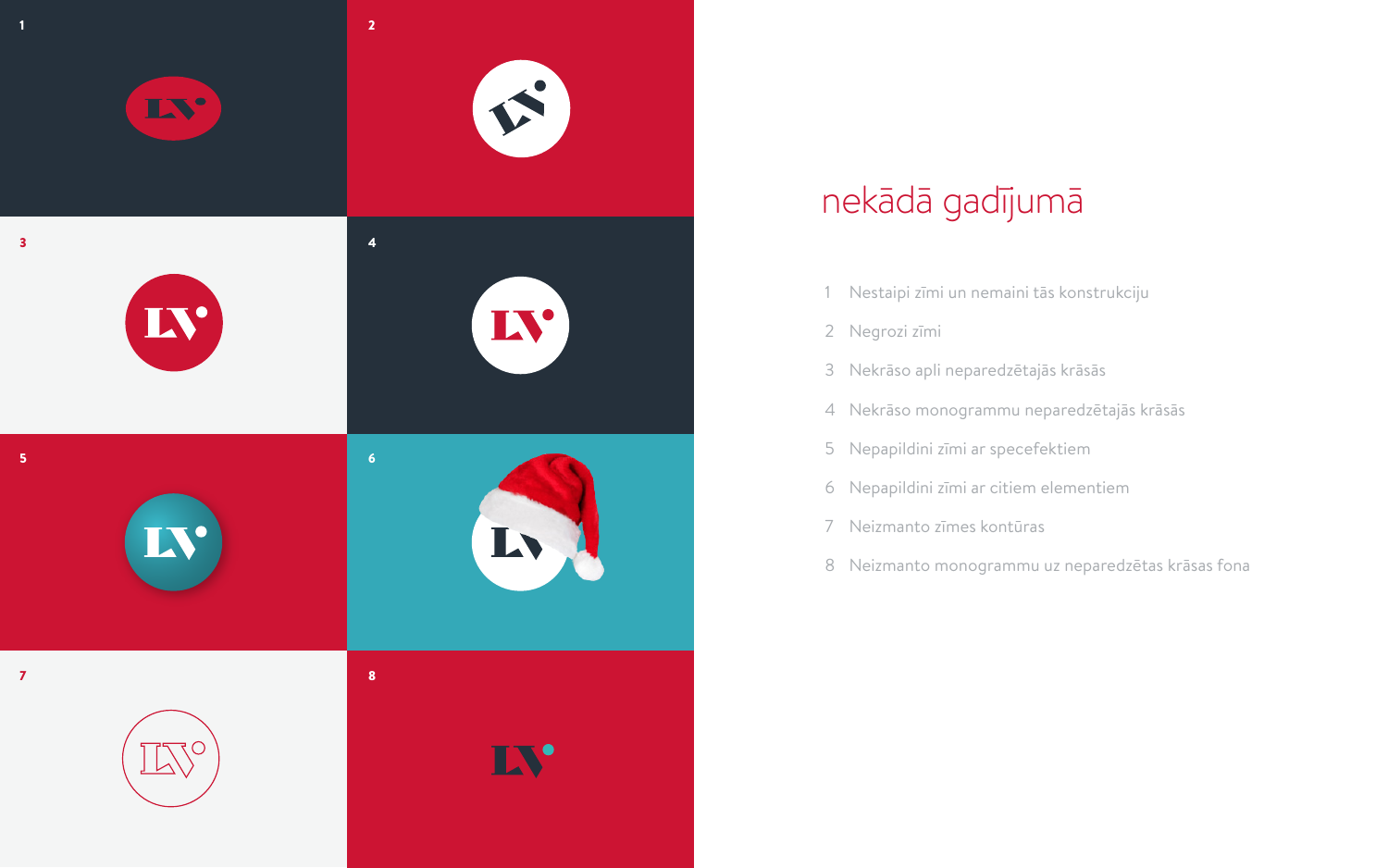

## LIKUMS · VALSTS · CILVĒKS

Fonts: Brandon Text Bold Retinājums: 200

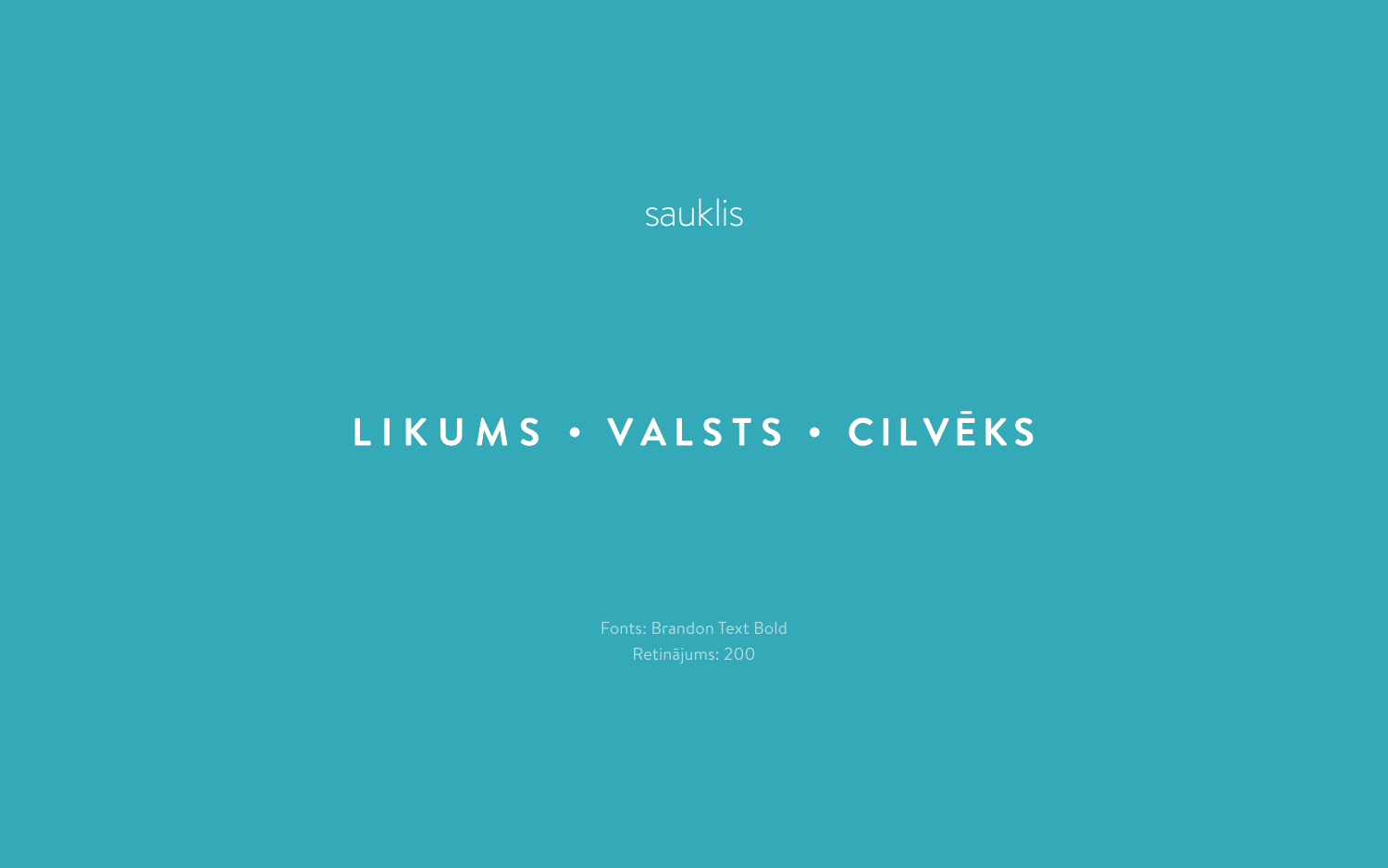# **Rghea** Hamburgefonstiv



# Muļķa hipiji turpat brīvi mēģina nogaršot

celofāna žņaudzējčūsku

#### Brandon Text

Brandon Text is the companion of the famous Brandon Grotesque type family. It has a higher x-height than the Grotesque version and is optimized for long texts, small sizes and screens. Influenced by the geometric-style sans serif faces that were popular during the 1920s and 30s, the fonts are based on geometric forms that have been optically corrected for better legibility. Brandon Text has a functional look with a warm touch and works perfectly together with Brandon Grotesque.

Minimālais fonta stilu komplekts: Light, Regular, Italic, Bold & Bold Italic

#### *https://www.myfonts.com/fonts/hvdfonts/brandon-text/*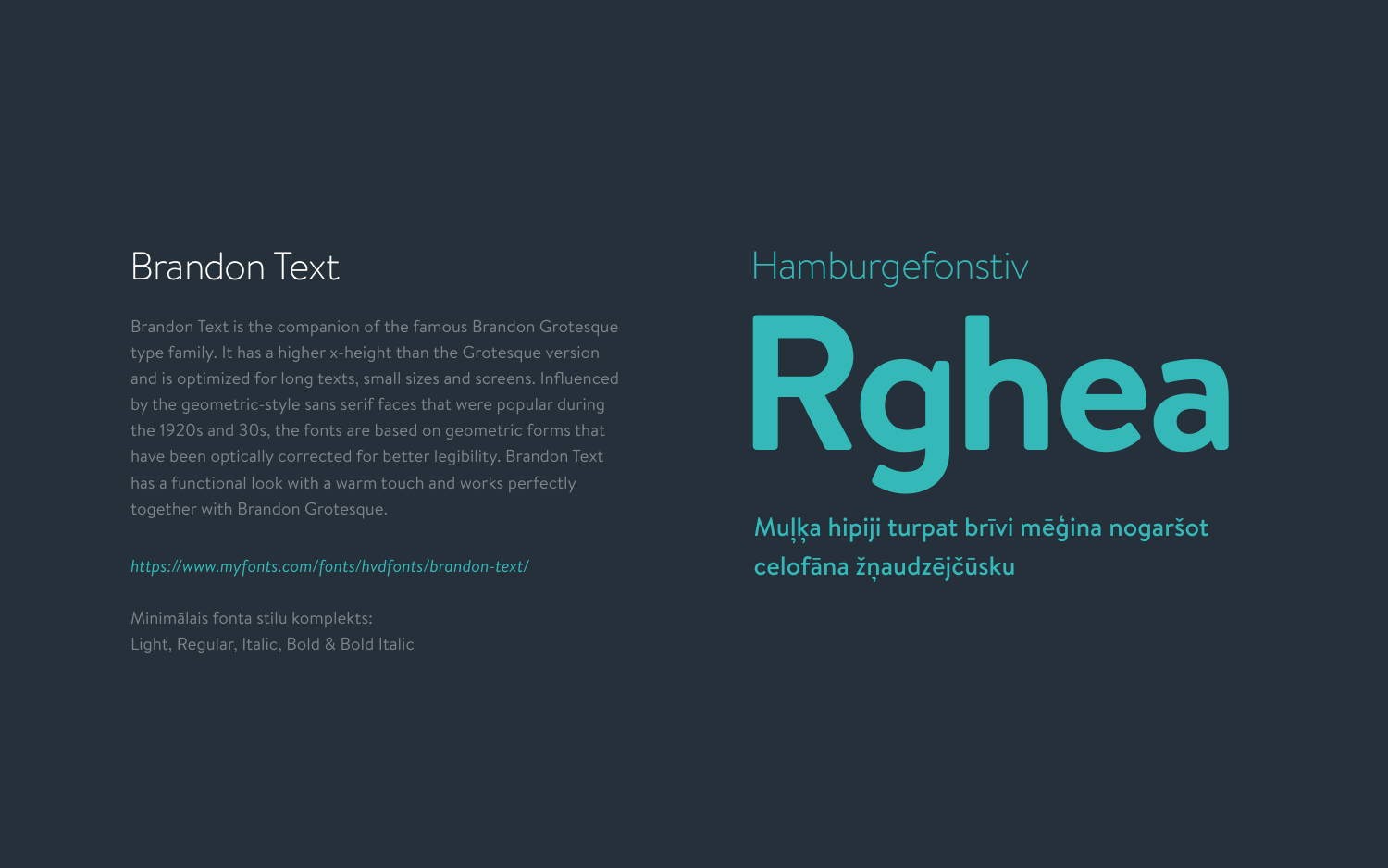**IV LIKUMS • V A L S T S • CILVĒKS**



**LIKUMS • V A L S T S • CILVĒKS**



**LIKUMS • V A L S T S • CILVĒKS**

monogramma ar saukli